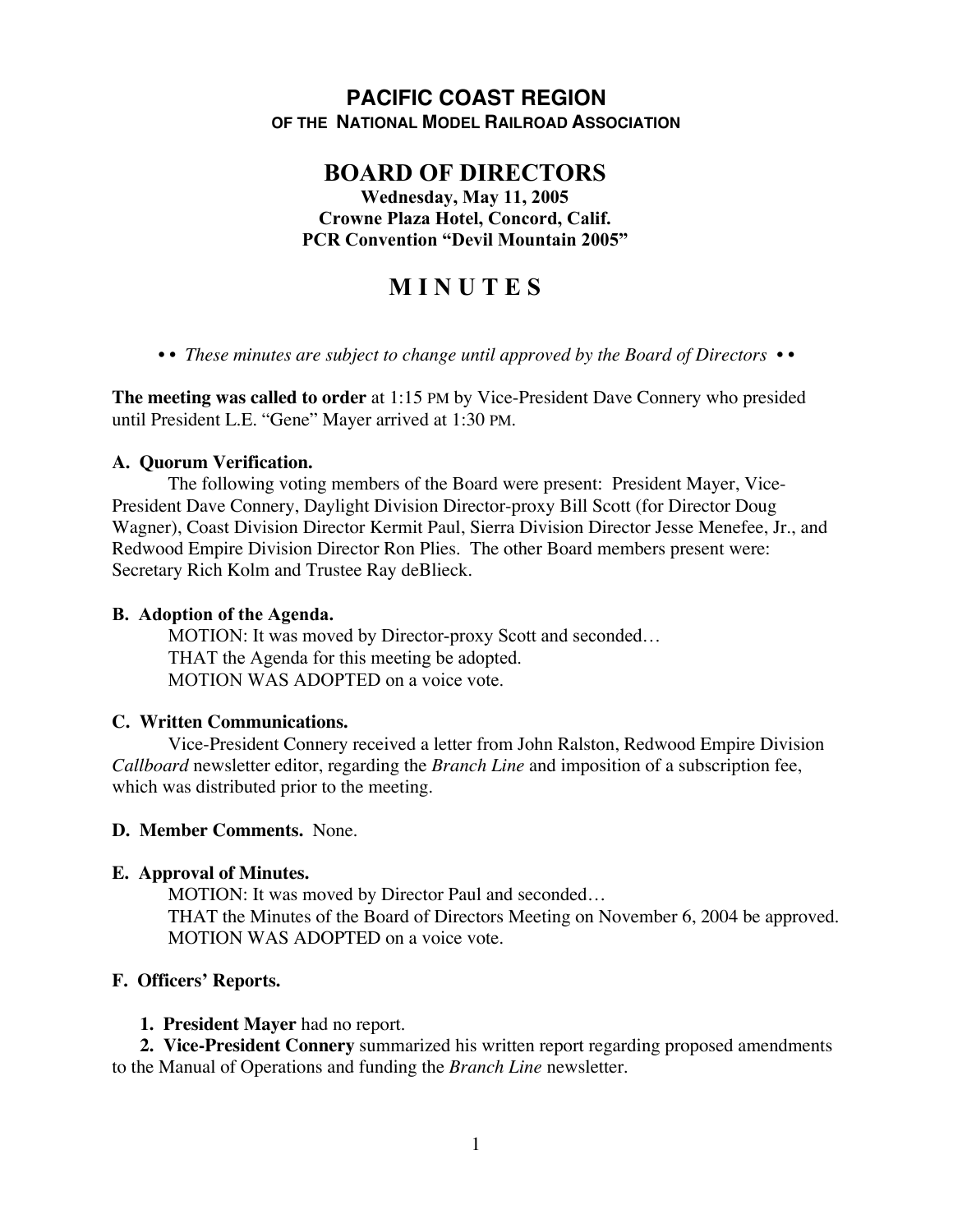**3. Treasurer Larry Altbaum** submitted his written report with a proposed revision of the FY 2005 Budget and an estimated projection for FY 2006.

**4. Secretary Kolm** had no report.

**5. Trustee Ray deBlieck** announced that Bob Ferguson has been elected the Director representing the NMRA Regional Advisory Council on the new NMRA Board of Directors.

#### **G. Directors' Reports.**

- **1. Daylight Division: Director Wagner** submitted a written report.
- **2. Coast Division: Director Paul** had no report.
- **3. Sierra Division: Director Menefee** had no report.
- **4. Redwood Empire Division: Director Plies** submitted a written report.
- **5. Hawaiian Division** -- No director, no report.

#### **H. Department Reports**

#### **1. Administration Department**

**• By-Laws and Manual Committee**. Vice-President Connery, Chairperson, described the proposed additional wording change in Article 1 of the By-Laws. He also summarized the proposed amendments to the Manual of Operations which will clarify and update various provisions throughout the Manual.

*Action on these proposed amendments will be under New Business.*

**• Ballot Committee.** Jim Providenza, Chairperson, submitted a written report with the results of the election of President and Vice-President. President Mayer and Vice-President Connery were re-elected.

MOTION: It was moved by Director Paul and seconded...

THAT the report of the Ballot Committee be accepted and the ballots be destroyed. MOTION WAS ADOPTED on a voice vote

**• Audit Committee**. President Mayer said the Committee is expected to audit the PCR financial accounts this summer.

**• Storekeeper**. Steve Skold submitted a written report on the status of developing an inventory of all PCR property.

## **2. Membership Department**

**• Member Services Committee**. Bob Ferguson, Chairperson, submitted his Final Report. The NMRA is assuming the function he has been handling for so many years. His report includes a sample letter that can be sent to all NMRA members in PCR informing them of the need to purchase a subscription to the *Branch Line* if they want to receive it.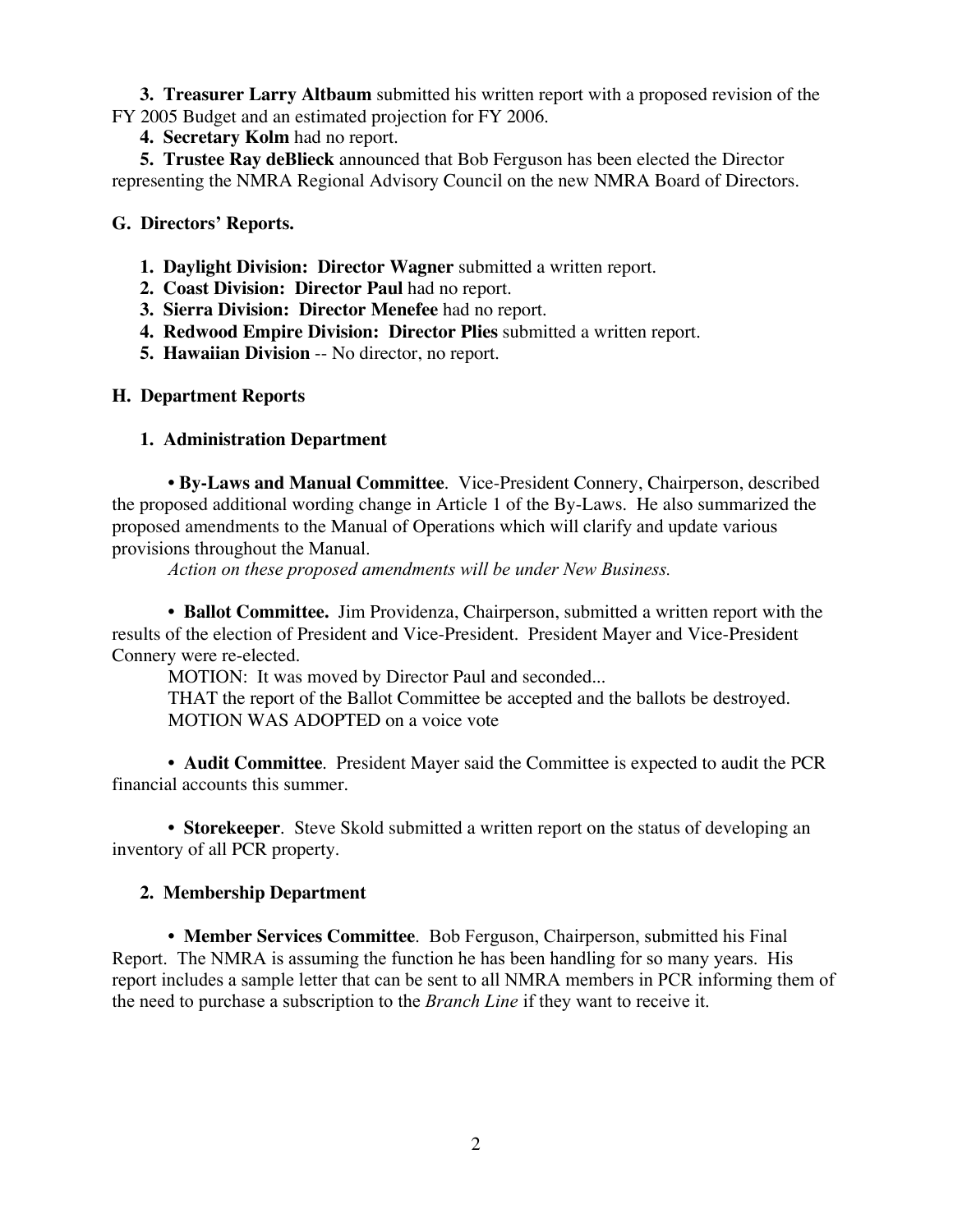**3. Publications Department**. Manager Gus Campagna submitted his detailed written report on publishing the *Branch Line* under the new NMRA Regulations, including financing and the need for a subscription fee. He recommended that the *Branch Line* be provided to all NMRA members within the PCR for at least one year with no subscription fee.

Some Board members had concerns about financing the cost of the *Branch Line* over the longer term. There was considerable discussion of PCR's finances as related to this issue. The alternative recommendation, which came out of the Finance Committee, would establish a subscription fee for the *Branch Line* at \$6.00 per year to be billed along with the NMRA dues.

The *Branch Line* will continue to be available on the PCR website.

Another concern was funding the costs of the Division newsletters with the increased number of members in each Division beginning in September.

*Action on these recommendations will be under New Business.*

#### **4. Convention Department**.

**• 2006 Convention.** Bob Warner, Chairperson of the Convention Committee, submitted a written report on the status of planning this convention in Sacramento, now called "River City Express 2006." The dates will be May 3-7, 2006.

**• 2007 Convention.** Jim Long, representing Coast Division, submitted a written proposal to sponsor the 2007 PCR Convention at Santa Cruz. Kevin Hurley, Chairperson of the Convention Committee, described the proposal. The dates will be May 2-6, 2007.

MOTION: It was moved by Director-proxy Scott and seconded...

THAT the proposal submitted by Coast Division for the 2007 Convention at Santa Cruz be accepted

MOTION WAS ADOPTED on a voice vote

**• 2008 Convention.** John Houlihan, Chairperson of the Convention Committee, and Bill Scott, commented on the planning underway for the convention at Fresno.

#### **I. Unfinished Business**

**1. Bequest from Keith Heinsohn estate.** President Mayer said there has been no word from the heirs. The model railroad equipment covered by the bequest is in the hands of PCR, currently in storage. An inventory needs to be done before a decision can be made about its disposal. Volunteers are needed to assist with the inventory.

#### **J. New Business**

**1. Amendment to the By-Laws Article 1.** Vice-President Connery explained that this is an additional wording change for the amendments adopted by the Board on November 6, 2004.

MOTION: It was moved by Vice-President Connery and seconded...

THAT the proposed wording change to the PCR By-Laws Article 1 be adopted for submittal to the membership at the 2005 Annual Business Meeting along with the other changes to the By-Laws adopted at the November 6, 2004 Board Meeting.

MOTION WAS ADOPTED on a voice vote.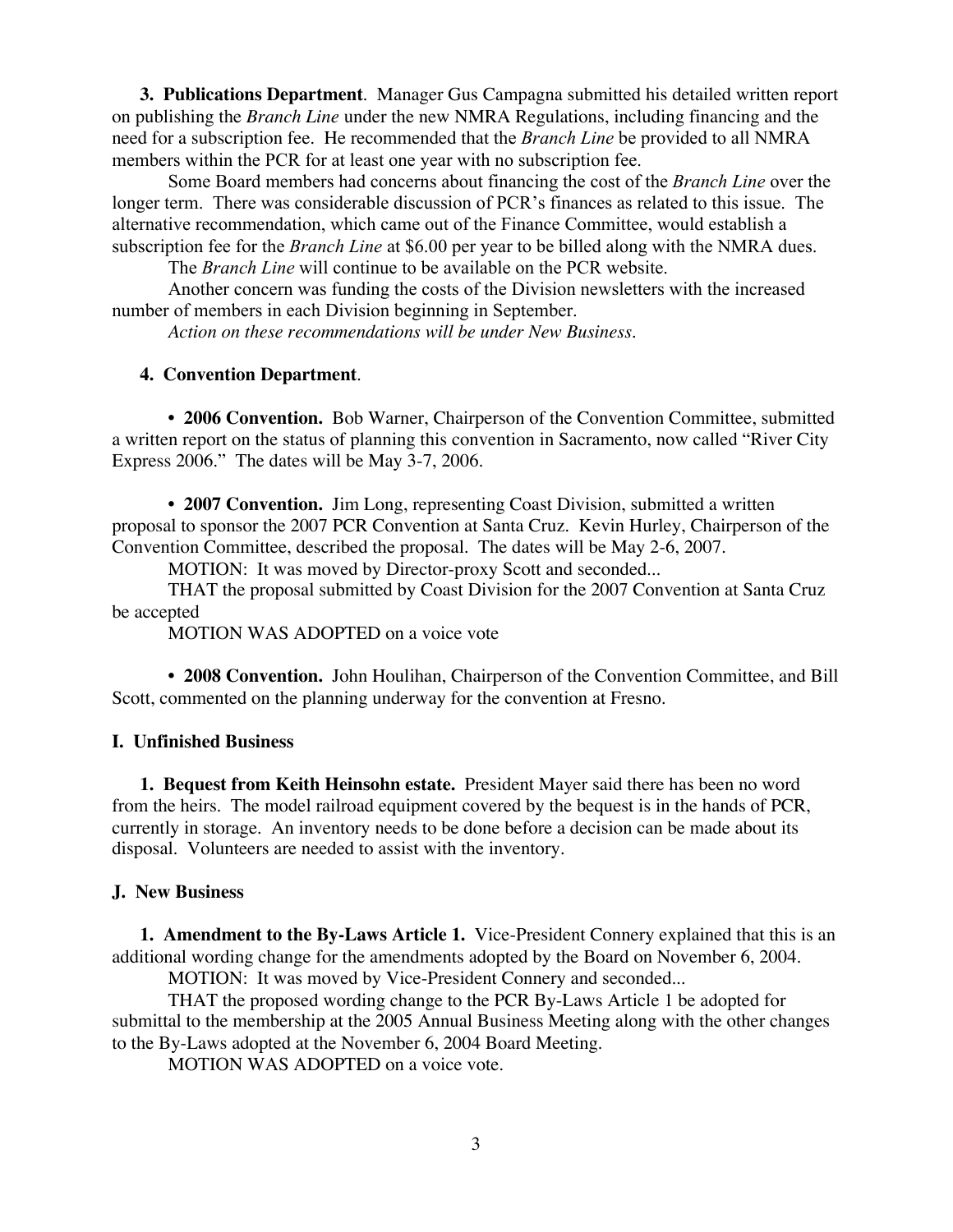**2. Amendments to the Manual of Operations**. Vice-President Connery summarized the proposed changes recommended by the By-Laws and Manual Committee to clarify and update various provisions throughout the Manual.

MOTION: It was moved by Vice-President Connery and seconded...

THAT the Manual of Operations be amended as recommended by the By-Laws and Manual Committee.

MOTION WAS ADOPTED on a voice vote.

#### **3. New program of PCR Publications.**

**(a)** *Branch Line* **funding and subscription fee.** Earlier in the meeting, Gus Campagna, Manager of the Publications Department, presented his report on publishing the *Branch Line* under the new NMRA Regulations (see Item H.3). He recommended that the *Branch Line* be provided to all NMRA members within PCR for at least one year with no subscription fee.

MOTION: It was moved by Director Plies and seconded...

THAT the recommendation in Gus Campagna's report be accepted and that the NMRA be told that for the first year the subscription fee will be zero.

MOTION FAILED with 2 votes in favor and 3 opposed.

The alternative recommendation of a \$6.00 subscription fee was discussed. Manager Campagna pointed out that 800 copies of the *Branch Line* will cost about \$5,200 to print and mail, and that \$6.00 would cover the cost of mailing one issue to all members and 3 issues to subscribers only. Some portion of the annual \$2.00 per member that NMRA will reimburse to PCR would also be available.

MOTION: It was moved by Director Paul and seconded... THAT the *Branch Line* subscription fee be set at \$6.00 per year. MOTION WAS ADOPTED with 4 votes in favor and 1 opposed.

Vice-President Connery pointed out that conversion of the *Branch Line* newsletter to a subscription-based publication requires some clarifications.

MOTION: It was moved by Vice-President Connery and seconded...

THAT all current PCR memberships be converted to PCR newsletter (*Branch Line*) subscriptions effective September 1, 2005; Regular and 5-Year Members would have a subscription until the end of their term of membership, and Life Members would become life subscribers.

MOTION WAS ADOPTED with 4 votes in favor and one abstention.

[*Secretary's note: The following New Business items are listed here in numerical order, but were taken up in the order 4, 6, 7, 8, 3(b), 5, and then 9.*]

**(b) Official communications for all members.** Vice-President Connery proposed that the annual official communications sent to all members be combined with the first issue of the *Branch Line* each calendar year.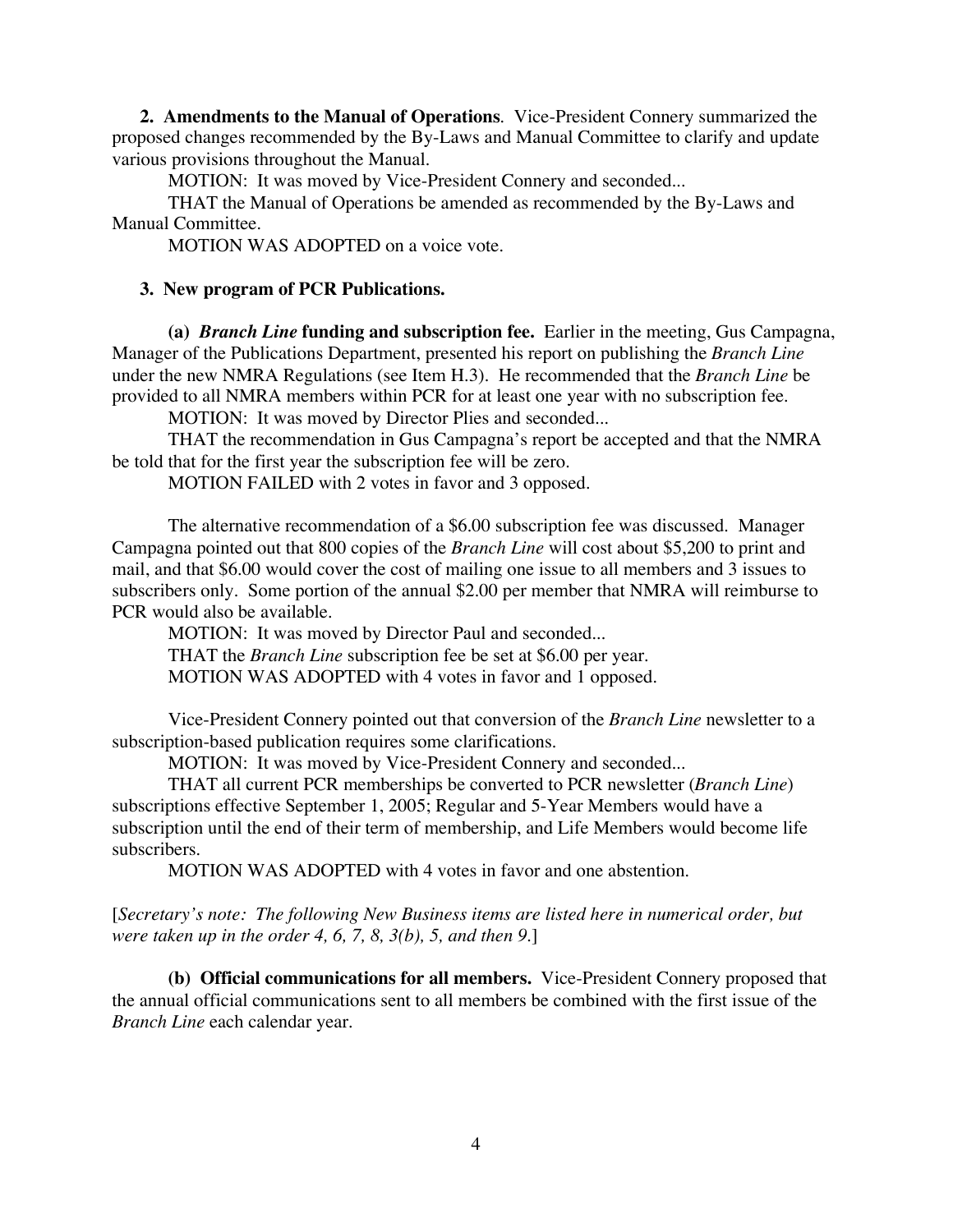MOTION: It was moved by Vice-President Connery and seconded...

THAT the January-March issue of the *Branch Line* be sent to all NMRA members in PCR as the official communications regarding the Region.

MOTION WAS ADOPTED on a voice vote.

**4. Financing Division publications.** The Board recognized that there will be an additional cost to each Division to print and send its newsletter to all NMRA members in the Division. More information is needed on this before the Board of Directors can take any action. The President will appoint a committee to study the problem and make recommendations at the midyear Board meeting.

**5. Proposal for model contests.** Director Plies presented his proposal to promote and facilitate the displaying of models at PCR contests. He proposes that a venue be provided at PCR conventions to encourage members to show and explain what they have done, separate and apart from the competitive judging and achievement program evaluations. President Mayer asked Director Plies and Contest Department Manager Scott to develop a more specific proposal and bring it to the mid-year Board meeting.

**6. PCR memberships.** Vice-President Connery pointed out that NMRA has discontinued life memberships and PCR should immediately do the same since PCR's membership provisions remain in effect until the new NMRA membership structure replaces it on September 1, 2005.

MOTION: It was moved by Vice-President Connery...

THAT no new PCR Life Memberships or Life Subscriptions be accepted. MOTION WAS ADOPTED on a voice vote.

**7. Member Services function.** Vice-President Connery said that even though the current member services function (under Chairperson Bob Ferguson) will cease under the new NMRA organization, there is still a need for interface between PCR and NMRA regarding the membership data base, to be able to convert it to useable form for PCR, and to help keep the NMRA data base up-to-date. [*Secretary's note: Under the amendments to the Manual approved earlier in the meeting, the Member Services Commitee is still a standing committee of PCR, but without the duties previously specified.*]

MOTION: It was moved by Vice-President Connery...

THAT the Board authorize the PCR President to spend funds needed, up to a maximum of \$400, to get a new Member Services function operating to include printing of labels for the Region and Divisions and publication of member lists for Officers, Directors, Division leaders, and Department Managers who require them and working with the NMRA home office in maintaining up-to-date information on members within PCR.

MOTION WAS ADOPTED on a voice vote.

**8. Frequently Asked Questions regarding changes in PCR and NMRA**. Vice-President Connery distributed a list of Frequently Asked Questions (FAQ) he put together to help members understand the changes that will occur when NMRA single membership is implemented beginning September 1, 2005.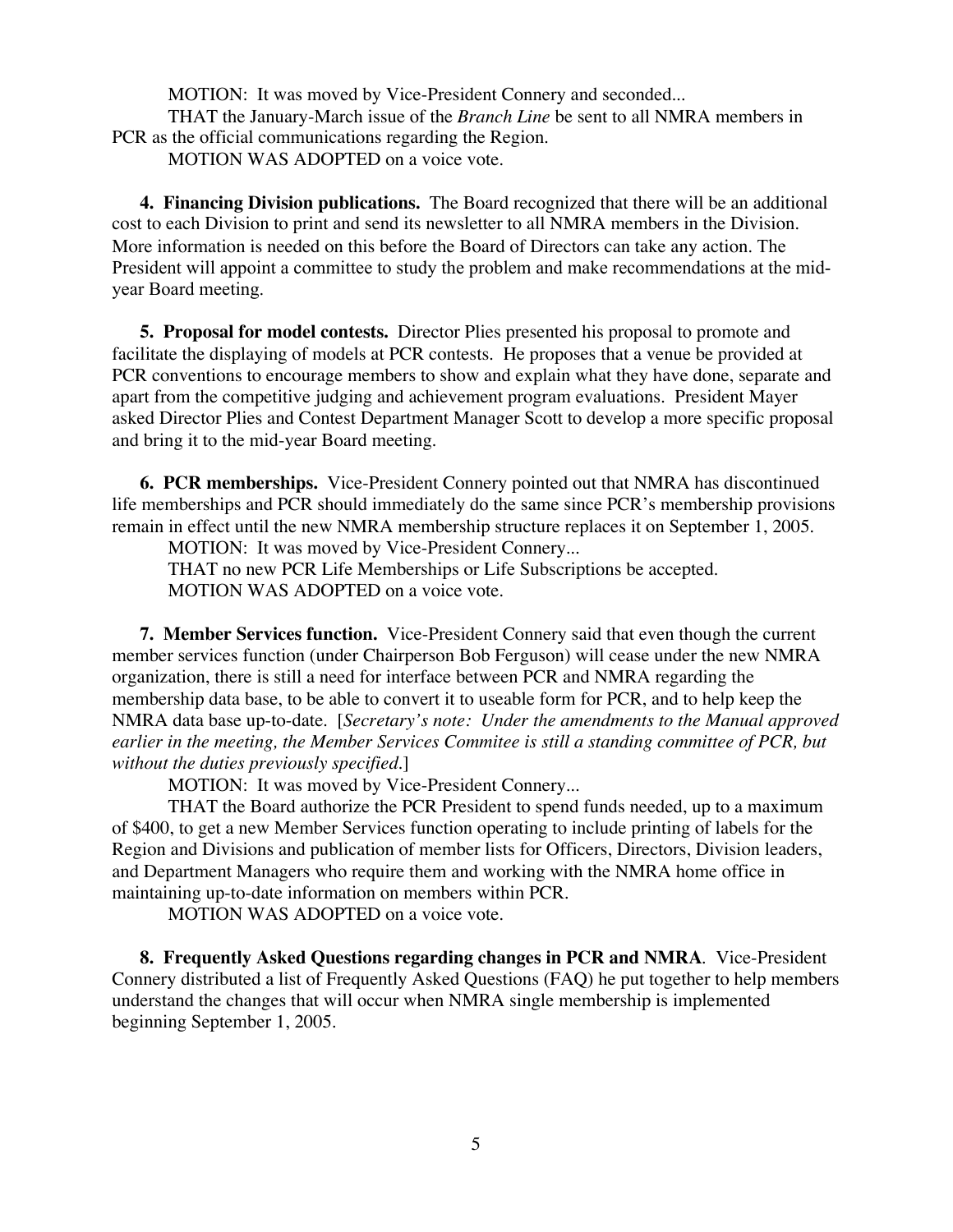**9. Status of the Hobos.** Dwayne Coate explained that he has been the "quasi-chairperson" of the Hobo function at PCR conventions, which historically had been under the control of Karl Busch. Other than a one-line mention in the Convention Handbook, he doesn't know what the status of the Hobos is within PCR. He asked that guidelines be provided, especially with regard to the funds that are collected each year.

#### **K. Budget**

**1. Update the FY 2005 budget to reflect changes in operations required by the NMRA.** Treasurer Altbaum proposed a revised Budget in his report (Item F.3). Publications Manager Campagna pointed out that the printing and mailing costs in the revised Budget may be too high, but he would not change them at this point.

MOTION: It was moved by Vice-President Connery and seconded... THAT the revised FY 2005 Budget be approved as proposed by the Treasurer. MOTION WAS ADOPTED on a voice vote.

#### **L. Announcements**

**1. Next Board Meeting.** President Mayer said the next Board Meeting will be on November 5, 2005, probably in the Sacramento area.

**M. Adjournment.** The meeting was adjourned at 4:45 PM.

Respectfully submitted,

Olm

Rich Kolm PCR Secretary

Attachment